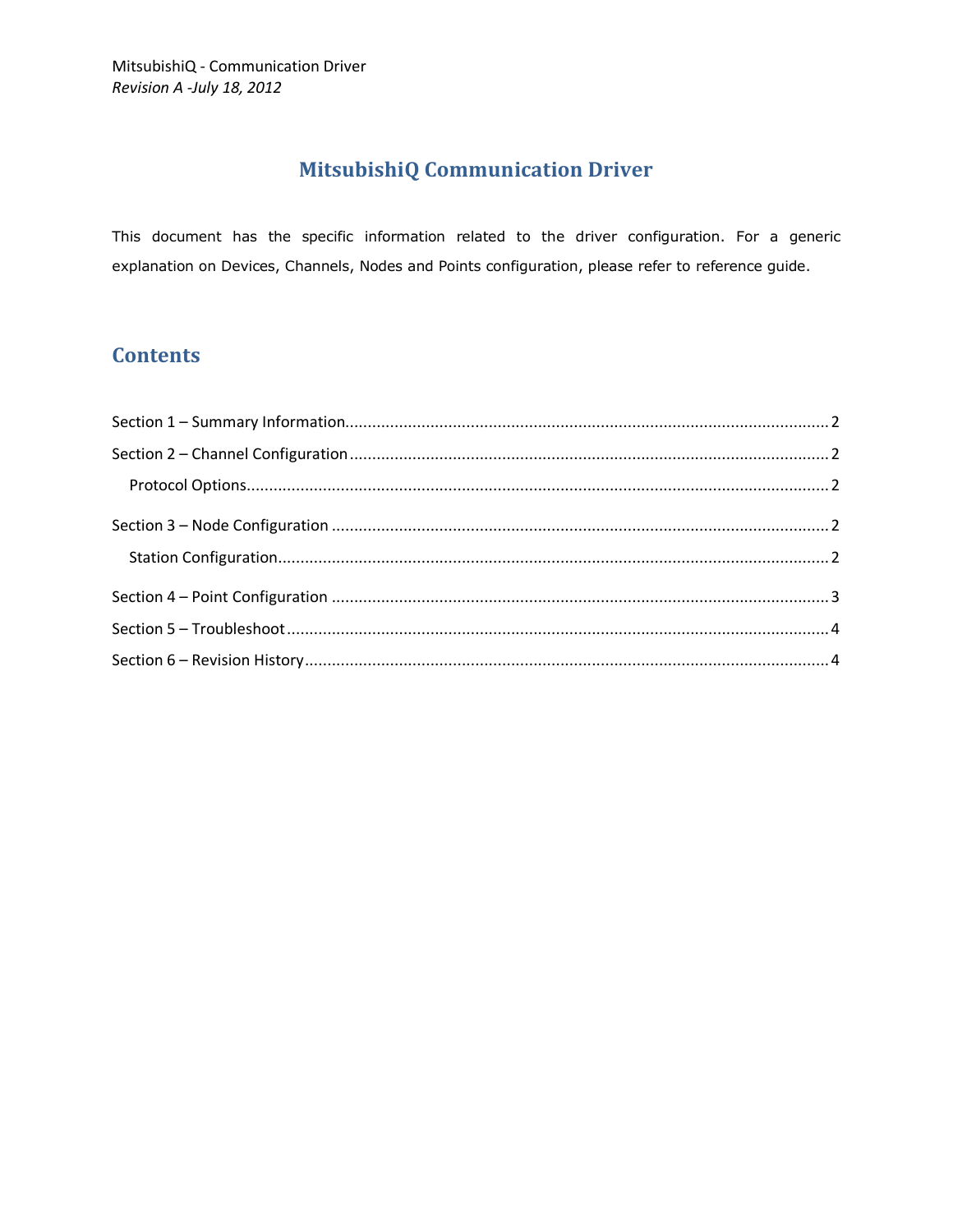## <span id="page-1-0"></span>**Section 1 – Summary Information**

**Communication Driver Name**: MitsubishiQ **Current Version**: 1.0.0.0 **Implementation DLL**: T.ProtocolDriver. MitsubishiQ.dll **Protocol**: MELSEC **Interface**: TCP/IP **Description**: MitsubishiQ driver implements communication with Mitsubishi Serie Q devices on TCP/IP networks. The communications blocks are dynamically created according the pooling cycle defined on the AccessType for each Device Point. **PLC types supported:** with Mitsubishi Serie Q devices. **Multi-threading**: user configurable **Max number of nodes**: user defined **PC Hardware requirements**: Standard PC Ethernet interface board

## <span id="page-1-1"></span>**Section 2 – Channel Configuration**

#### <span id="page-1-2"></span>**Protocol Options**

**BlockSize:** Defines the maximum amount of items per group, the default value is **255**.

**Format:** Defines the MELSEC protocol format, default value is 3E.

## <span id="page-1-3"></span>**Section 3 – Node Configuration**

#### <span id="page-1-4"></span>**Station Configuration**

Station syntax: *<IP address> ; <Port number>*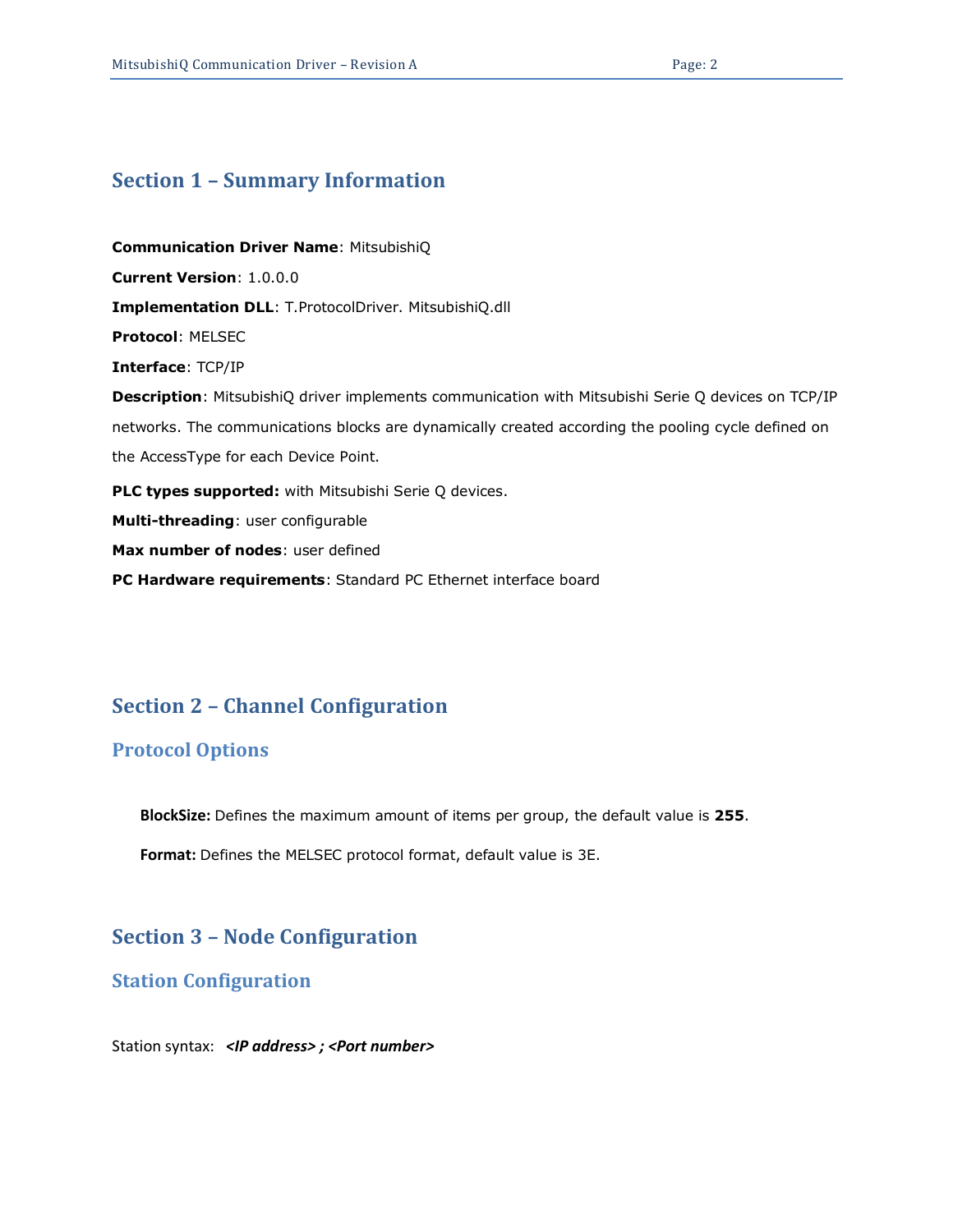Where :

*<IP address>* IP address of the Mitsubishi device in the network

*< Port number >* TCP port where the Mitsubishi device is listening (default is 5001)

E.g.: 192.168.1.101; 5001

# <span id="page-2-0"></span>**Section 4 – Point Configuration**

The syntax for the MitsubishiQ communication points is:

r.

#### *<Operand><Address>*

Where:

*<Operand>* indicates the memory area into the Mitsubishi device:

| <b>Operand</b> | <b>Description</b>      |  |
|----------------|-------------------------|--|
| X              | Input                   |  |
| Y              | Output                  |  |
| м              | Internal relay          |  |
| L              | Latch relay             |  |
| B              | Link relay              |  |
| F              | Annunciator             |  |
| V              | Edge relay              |  |
| <b>SM</b>      | Special relay           |  |
| TS             | Timer (contact)         |  |
| ТC             | Timer (coil)            |  |
| CS             | Counter (contact)       |  |
| CC             | Counter (coil)          |  |
| ΤN             | Timer (present value)   |  |
| CN             | Counter (present value) |  |
| D              | Data register           |  |
| R              | File register           |  |
| SD             | Special register        |  |